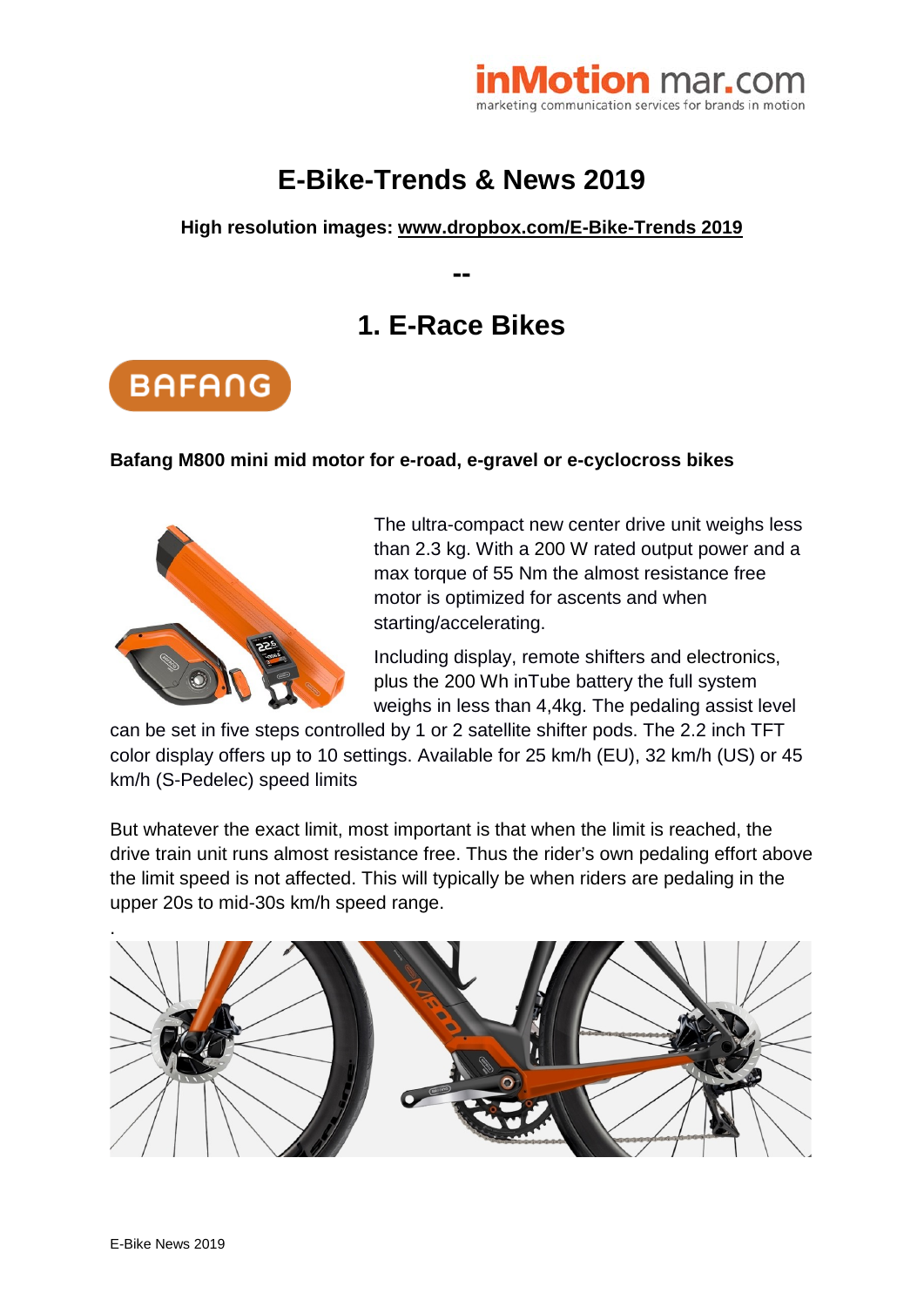#### **Maserati e-Road Race Bike "Trofeo"**

The Maserati Trofeo e-race bike is the result of a combined design project between Bafang, Diavelo and Maserati. This ultra-light alloy electric road bike is creating a new category of e-bikes combining traditional road bike performance with an electric drivetrain system.

It is the ultimate racing bike for the amateur cyclist who needs a boost from the powerful BAFANG M800 Motor when it is needed - to follow friends on a training run or going uphill.

"This award speaks to the significance of product development at both Maserati and Diavelo. We are proud to collaborate with such an innovative drivetrain manufacturer and technology partner as Bafang," says Brian Hoehl, CEO of Diavelo. "We share a passion to design products that improve our enjoyment of the outdoor sports we love."

The bike received also a nomination for the Italian A' Design Award 2019. More details on price points, weight and specification options will be unveiled at Eurobike h**all A1, booth 500.**







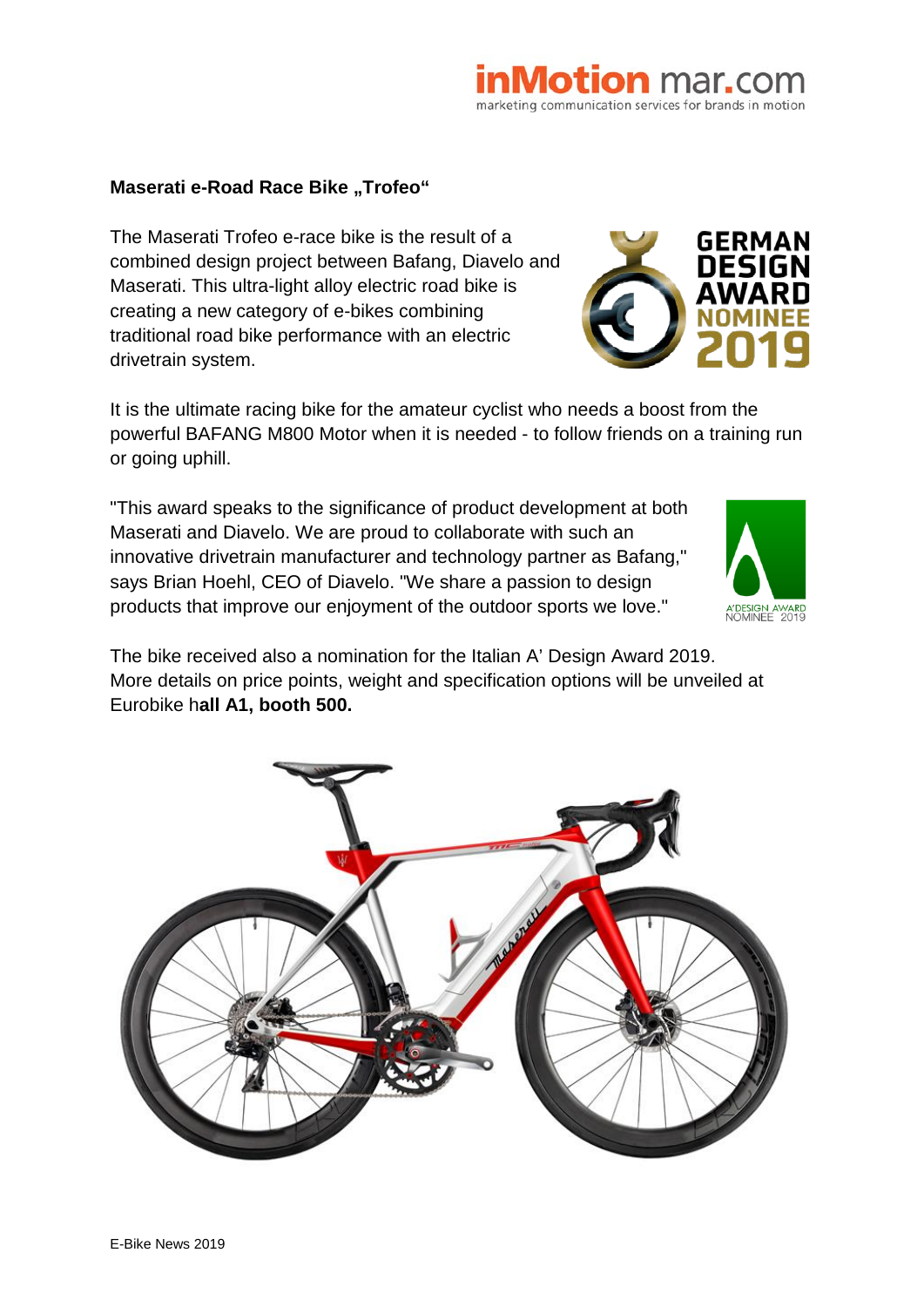# marketing communication services for brands in motion

# **2. Compact Utility Bike**



## **Tern Launches Upgraded GSD Compact Utility eBike**

Urban transportation specialist Tern launched a second GSD model equipped with the most sought-after features, including a Bosch Performance Line CX motor, an enviolo cargo hub, and a 500 Wh or 1000 Wh battery configuration (DualBattery).



A distinct new ebike form factor, the original GSD was introduced for model year 2018 to strong reviews. The GSD is a bike designed to help cyclists do more—carry their kids to school, do shopping, and get to work faster. It can also be used for commercial purposes, such as delivery or rental.

enviolo's heavy-duty hub is THE hub for high torque electric cargo applications. An infinitely variable transmission with a gear range of 380% lets riders easily change gears under load and at standstill, delivering a smoother ride in stop-and go city traffic. A Boost thru-axle and beefed-up internals deliver improved service life, even in demanding commercial applications.The standard one-battery configuration of the GSD S00 will retail for €4.895,- and will be available in stores in Q1 2019.

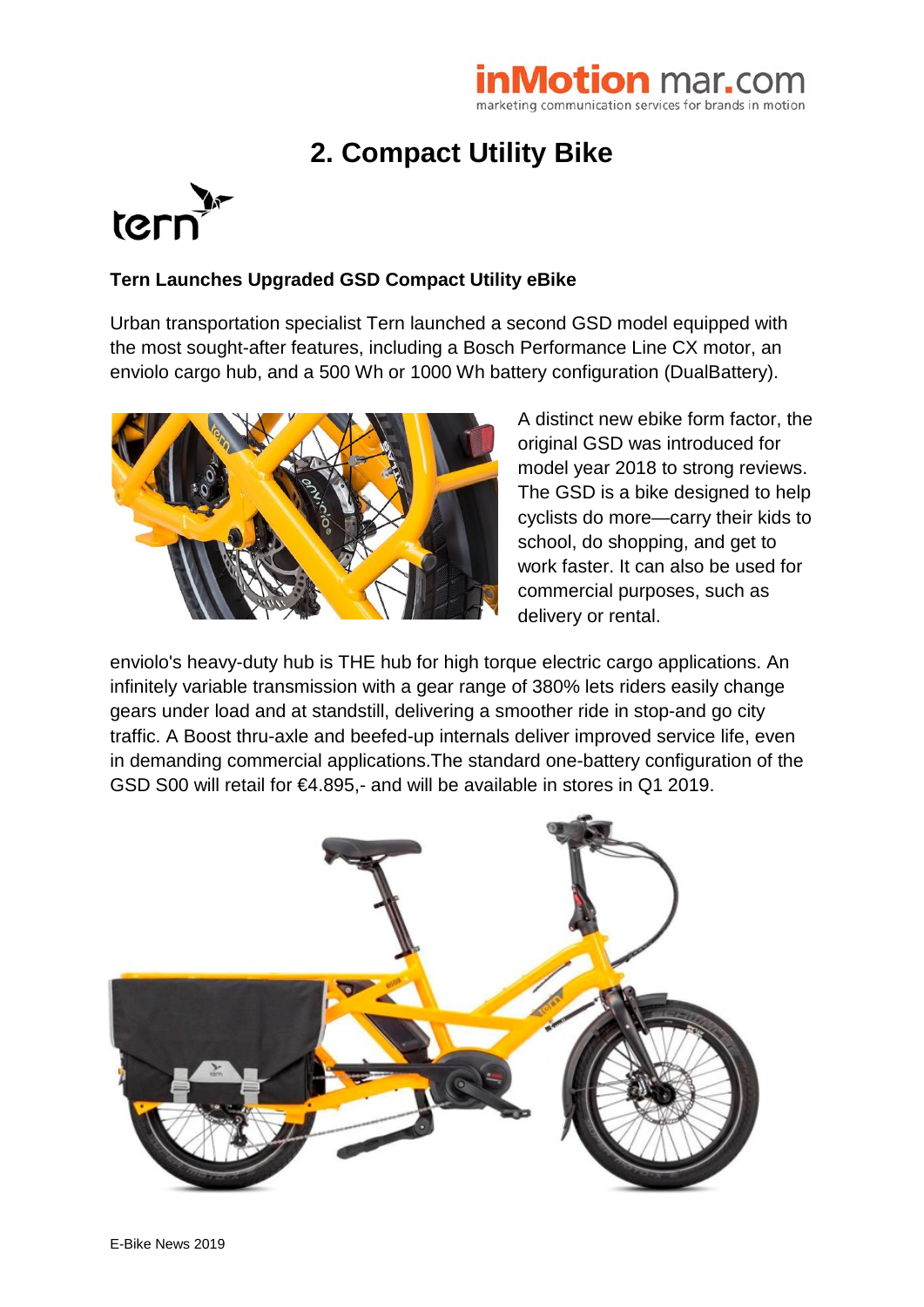

# **3. City- / Touring-Pedelecs**



### **Tern Upgrades Vektron Folding eBike Line with Bosch Active Line- und Active Line Plus-drivetrains**

Tern announced an upgrade to its Vektron folding ebike lineup, with three new models. The new Vektron is equipped with the latest Bosch drive system, gets a reworked frame and riding geometry, and is equipped with an ultra-robust rack that follows the lineage of the heavy-duty Tern GSD.

Bosch's new Active Line and Active Line Plus drivetrains take a big leap forward in sophistication. They are substantially smoother, smaller, lighter, and more efficient. And they are virtually silent.

The three new models include the Vektron Q9 at €2995, the Vektron P7i at €3095, and the Vektron S10 at €3395. Shipping to the EU and the US starts in Q3 2018.